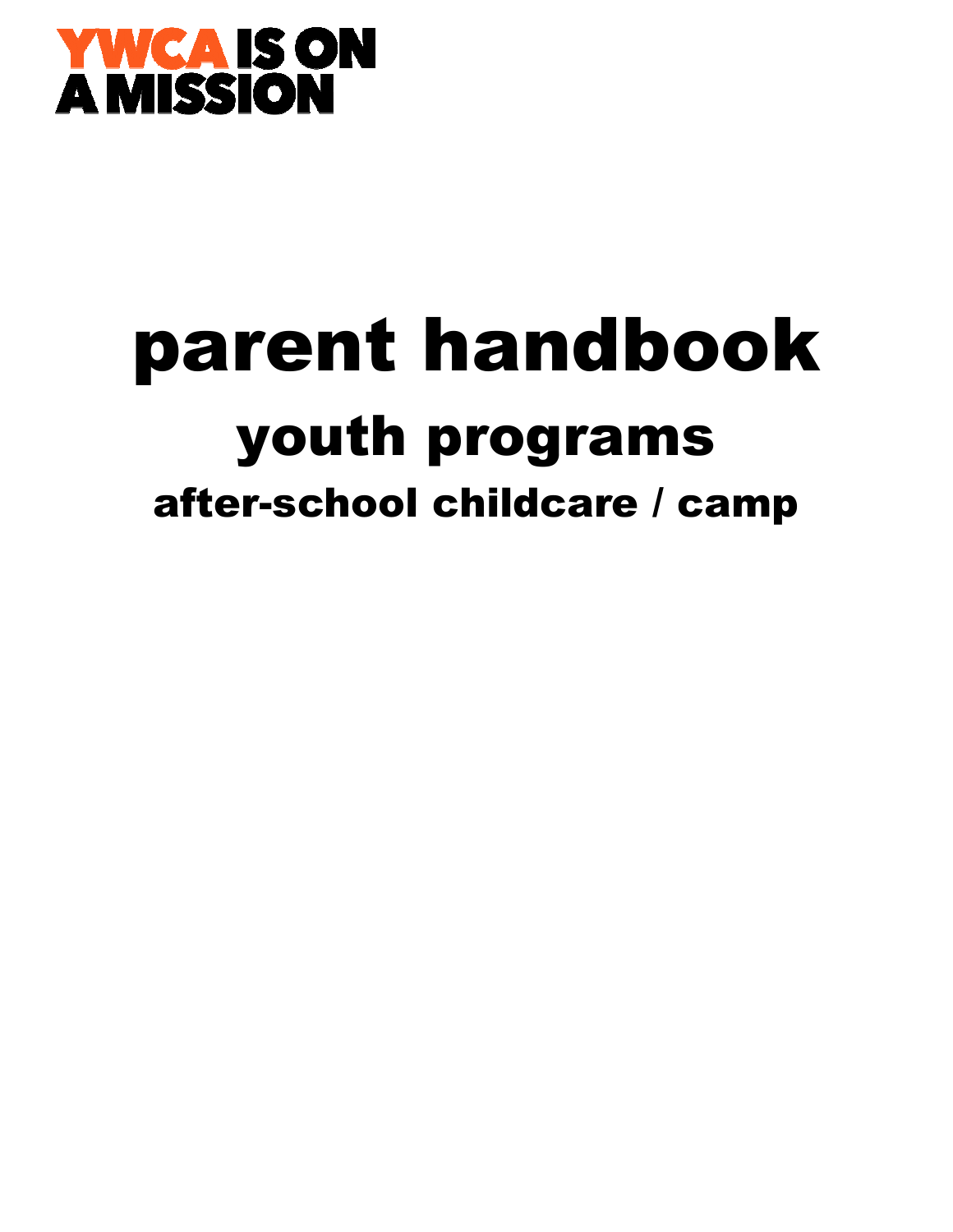### contact information

#### director of youth services Amanda Bradbury YWCA Greater Newburyport abradbury@YWCAnewburyport.org

#### after-school childcare program eec regional office/northeast region 360 Merrimack Street, Building 9

Lawrence, MA 01843 978-681-9684

The YWCA Greater Newburyport's School-aged Child Care Programs comply with licensing and registration requirements in the state of Massachusetts through the Department of Early Education and Care. Parents may contact the DEEC for information regarding the program's regulatory compliance history.

#### summer camp

#### newburyport department of public health

60 Pleasant Street Newburyport, MA 01950

978-465-4413

The **YWCA** Greater Newburyport's Summer Camps comply with licensing and registration requirements in the state of Massachusetts through the Department of Public Health in Newburyport, MA. Parents may contact the DPH for information regarding the program's regulatory compliance history.

#### program site

#### Francis T Bresnahan Elementary School 333 High Street

Newburyport, MA 01950 Site phone: 508-451-0024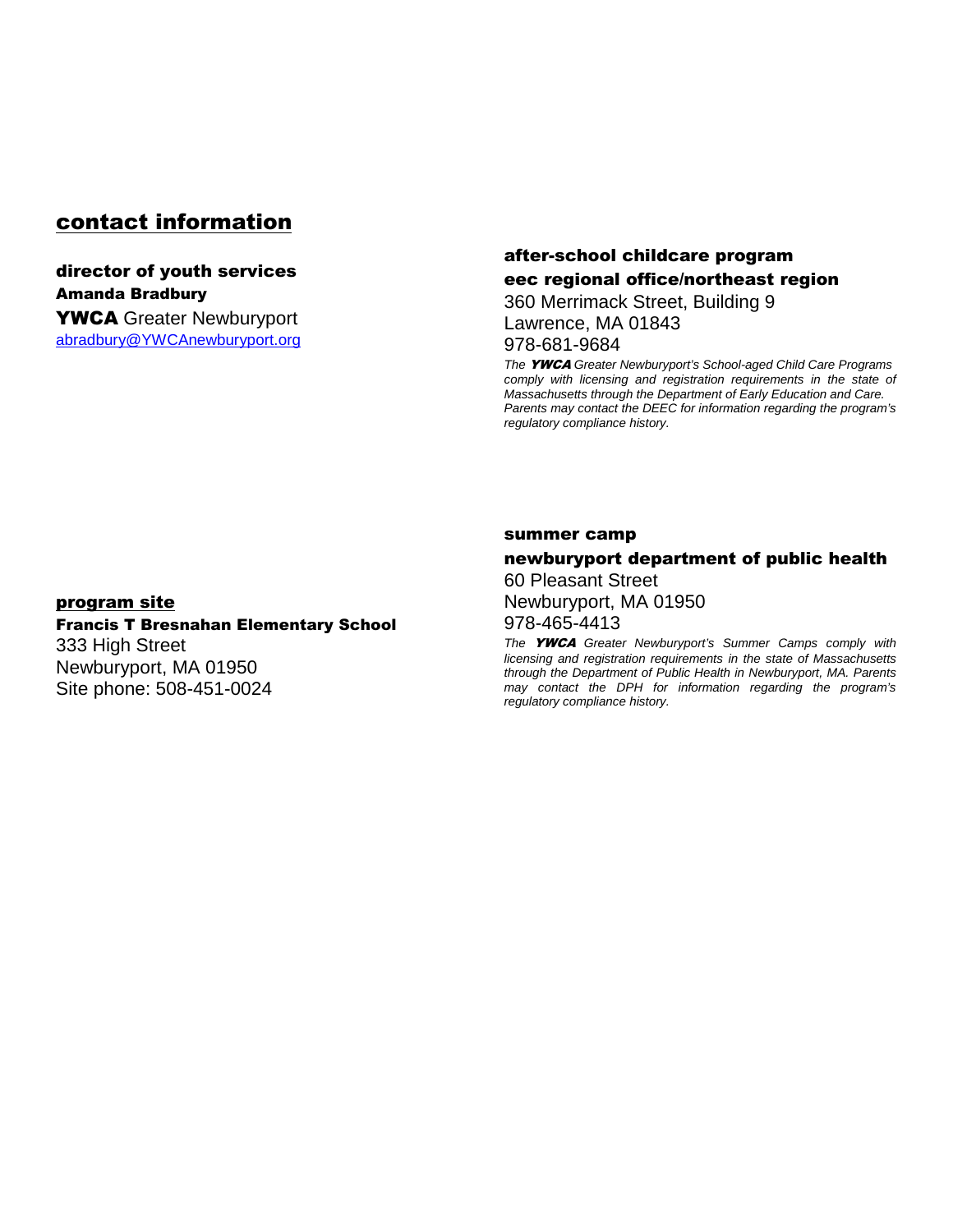**Welcome** to the YWCA Greater Newburyport School-aged Programs. We hope that you and your family will soon feel part of the caring community that **is** the YWCA. Please use this handbook as a resource to better understand our programs and policies. This handbook is not intended to take the place of on-going communication between you and our program staff. Please remember that one of the most important parts of a quality youth programs is the relationship between staff and families. So feel free to ask questions, give feedback and join in to the fun!

## about us

For over 125 years, the YWCA Greater Newburyport has been transforming the lives of women and their families in the Greater Newburyport community. Our programs promote wellness, support families, develop leaders and advocate for equality and social justice. Our services include affordable housing, childcare, youth programs, health and fitness programs, adult education and career enhancement, girl's leadership programs, and teen racial justice groups. We have strong collaborative relationships with individuals and groups in the community that enhance our ability to create, promote and implement our services. To find out more about our history as well as current program offerings, visit our web site at www.YWCAnewburyport.org.

## statement of purpose

The YWCA Greater Newburyport is dedicated to eliminating racism, empowering women and promoting peace, justice, freedom, and dignity for all. In alignment with that mission, the YWCA Greater Newburyport's youth programs give parents the freedom to pursue their professional goals by providing safe, affordable, quality programs for children. In our programs, children have the opportunity to explore, discover and expand their cognitive and social skills in a caring, supportive environment. Our curriculum is threaded with experiences that help children develop an appreciation for diversity, a sense of their leadership potential and a positive feeling of their value in our community.

# philosophy / non-discrimination statement

The YWCA Greater Newburyport prohibits discrimination in all its programs and activities on the basis of race, color, national origin, gender, religion, age, disability, political beliefs, sexual orientation, and marital or family status.

The YWCA Greater Newburyport youth programs provide a warm, caring atmosphere where children are accepted unconditionally. All programs are inclusive, open to all children regardless of color, race, economic status, religious background, or family composition. Staff members strive to create an environment, which is a careful balance between reliable security and stimulation that fosters exploration and growth.

School-aged programs improve academic performance, social and developmental outcomes, contribute to healthy lifestyle options, and prevent many risky behaviors. The key factors in supporting positive outcomes include access to and sustained participation in quality programming with strong partnerships with schools, families and the community. In collaboration with Newburyport Youth Services, the YWCA school-aged programs draw from the 40 Developmental Asset Model. This model helps young people grow up healthy, caring and responsible and engages all the adults in children's lives (parents, youth staff and school personnel) in that process.

Our youth programs are designed to: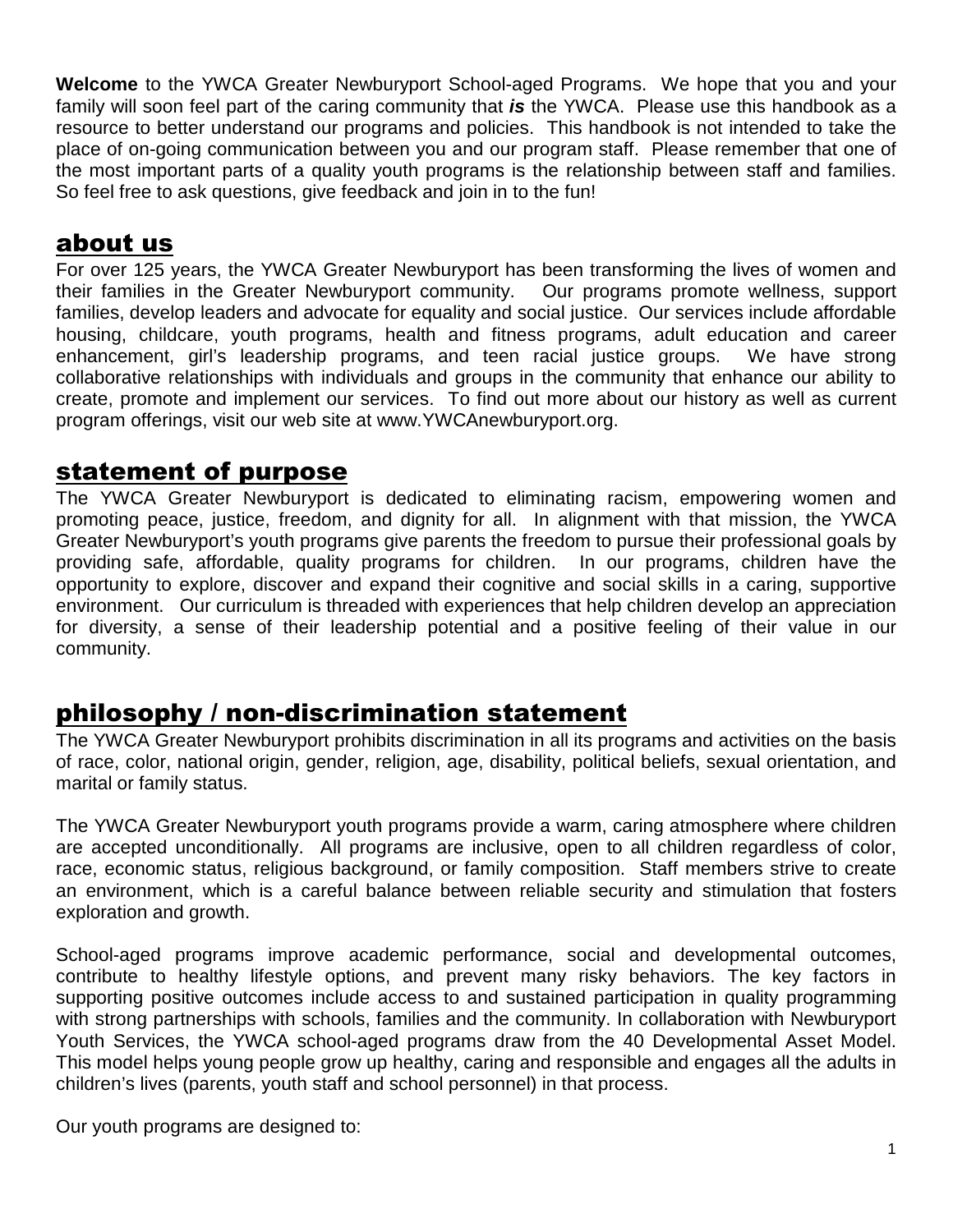- ≈ promote a sense of self-worth: A positive self-concept is the bedrock of all learning and growth.
- ≈ foster independence and self-discipline: These two elements are necessary ingredients for problem solving and achievement.
- ≈ provide opportunities for success: This encourages risk taking and appropriate expansion of parameters.
- ≈ meet each child's unique needs whenever possible: A concept which builds trust and a respect for others.
- ≈ create a caring, respectful community: This sense of community grows from the individual program to the school, family, and the community at large.

Young people build skills, acquire passions, come to understandings and take on responsibilities for changing their world as they grow, learn and develop. Practice suggests that young people are most likely to develop these strengths when they are connected to programs and organizations that have effective youth engagement strategies explicitly designed to address these core needs.

# youth program descriptions

after-school program

- **Ages**: Kindergarten 3rd Grade
- **Location**: Bresnahan School (cafeteria, gymnasium, platform & outdoor spaces)
- **Hours of Operation**: 2:45pm to 5:30pm

**Program Description**: The YWCA offers MA state licensed after-school childcare. Our multi-age program offers a rich, engaging array of activities and experiences within a fun developmentally appropriate program model. Youth participate by making their own decisions about how they prefer to spend their time. Activity choices include outdoor play, gym time, free play and themed activities. A snack is offered each afternoon.

#### summer camp

- **Ages:** Entering 1<sup>st</sup> Grade Entering 4<sup>th</sup> Grade
- **Location**: Bresnahan School
- **Hours of Operation**: listed each year in the current camp brochure

**Program Description**: The YWCA summer camp is licensed by the Newburyport Department of Public Health and runs single week sessions each summer while public school is closed. Our camp is chalk full of EPIC experiences with fun trips and a carefully curated balance of adventure and lazy summer days. Check out our summer camp brochure each spring to see what we have planned!

# transition plan

As a program that is based on strong relationships, we are very aware of the importance of creating a smooth transition plan for children as they move through activities. Throughout the program, the mission, vision, core values and policies are fluid. Schedules, activities and curriculum are developed, consistently reviewed and revised, and delivered based on the developmental levels and unique needs of the children in the group, with the commitment to an appreciation of diversity, positive social learning and community building inherent throughout.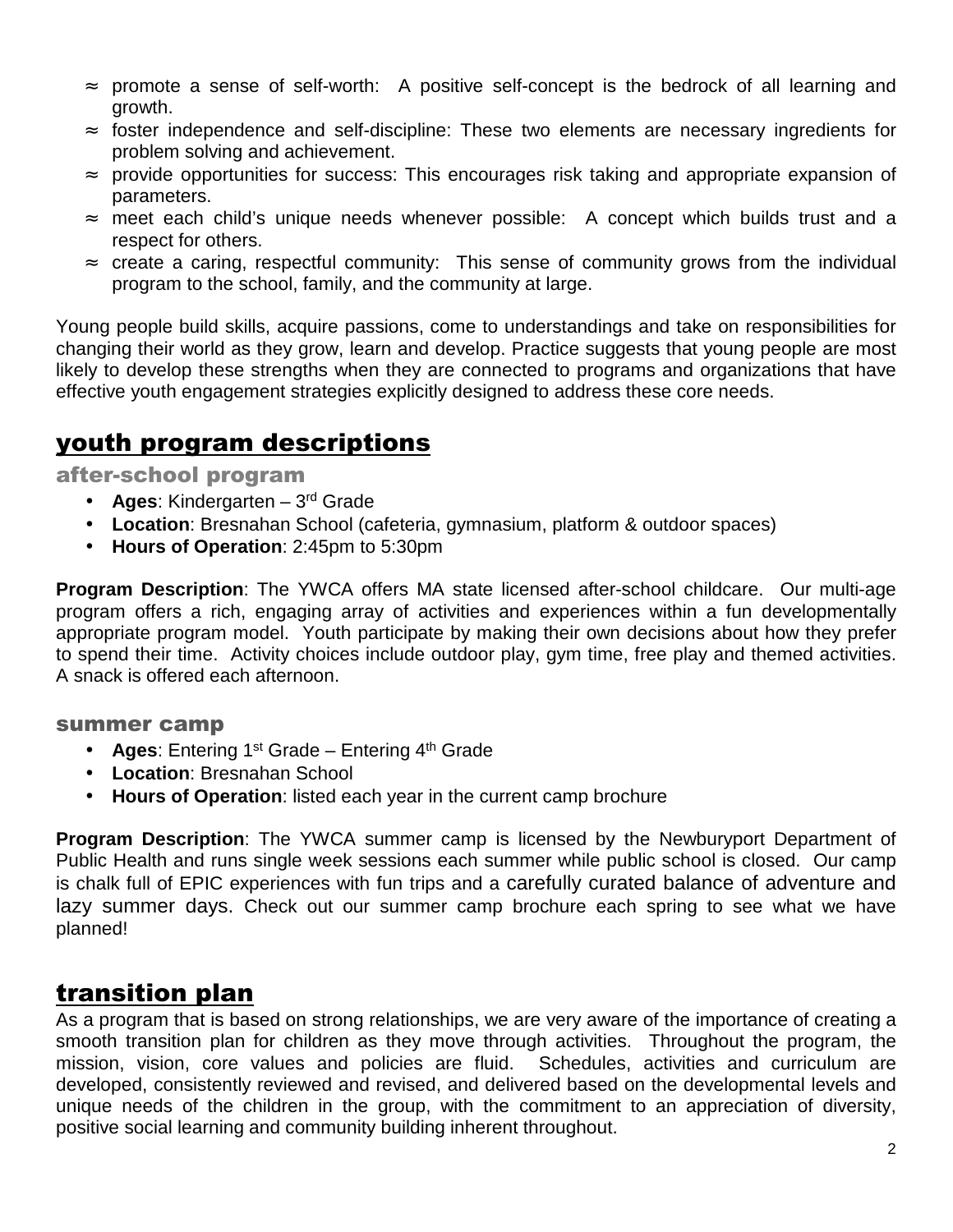## student interns/volunteers

The YWCA works with local schools, agencies, and individuals to provide opportunities for responsible individuals to develop skills in the childcare field. All volunteers and interns shall be provided appropriate orientation, training, and supervision, and at no time will have unmonitored contact with the children. All volunteer hours, contracts and a description of volunteer responsibilities and supervision provided will be documented and kept by the YWCA and school/agency when applicable. Youth programs do allow at appropriate times, high school/college students to observe children as a part of their course requirements. During these observations, there is little to no interaction between the observer and the child and no identification of the group or individual child occurs.

## enrollment

To enroll a child, parents should start by visiting the YWCA's website at www.ywcanewburyport.org. The most up to date enrollment information is kept on our website. Registration is online in Community Pass.. You will need to have or create an account in Community Pass to register a child into a program. Once you have selected a program online, the program director will walk you through the process to finish your registration. It will include an opportunity for an in-take meeting. These sessions are done on site to allow families to meet staff and tour the program space. Parents will be asked to complete the appropriate enrollment forms and get them into the program director. Forms will need to be updated annually and returned with any necessary supporting documentation (at minimum you will need to provide a current physical with immunization record). If your child has any medications or allergies, additional forms are required before enrollment into the program. If your child is on a supportive plan or has specific needs, you will need to provide documentation to the program director for review. This process is an opportunity to ask questions and share your goals for registering your child with us. It is important to establish a relationship from the very beginning to ensure that your child is set up for success!

Registration is complete when the YWCA has received all required forms and any initial payments due.

All families participating in the YWCA after-school program can take advantage of membership rates on classes offered at the Wellness Center.

For all participants, the first month of care will be considered a trial enrollment. The YWCA youth programs are not therapeutic programs, we do not provide specialized and/or one-on-one care. The YWCA reserves the right to determine if a program is able to meet the specific needs of each individual child.

\***No child will be accepted to a youth program without the required paperwork and registration on file.** 

## payment policy

All current youth program fees are conveniently located on our website.

#### after-school program

After-school fees are based on the number of curriculum days in the Newburyport Public School calendar. Annual childcare contracts break down into 10 tuition installments. Tuition installments are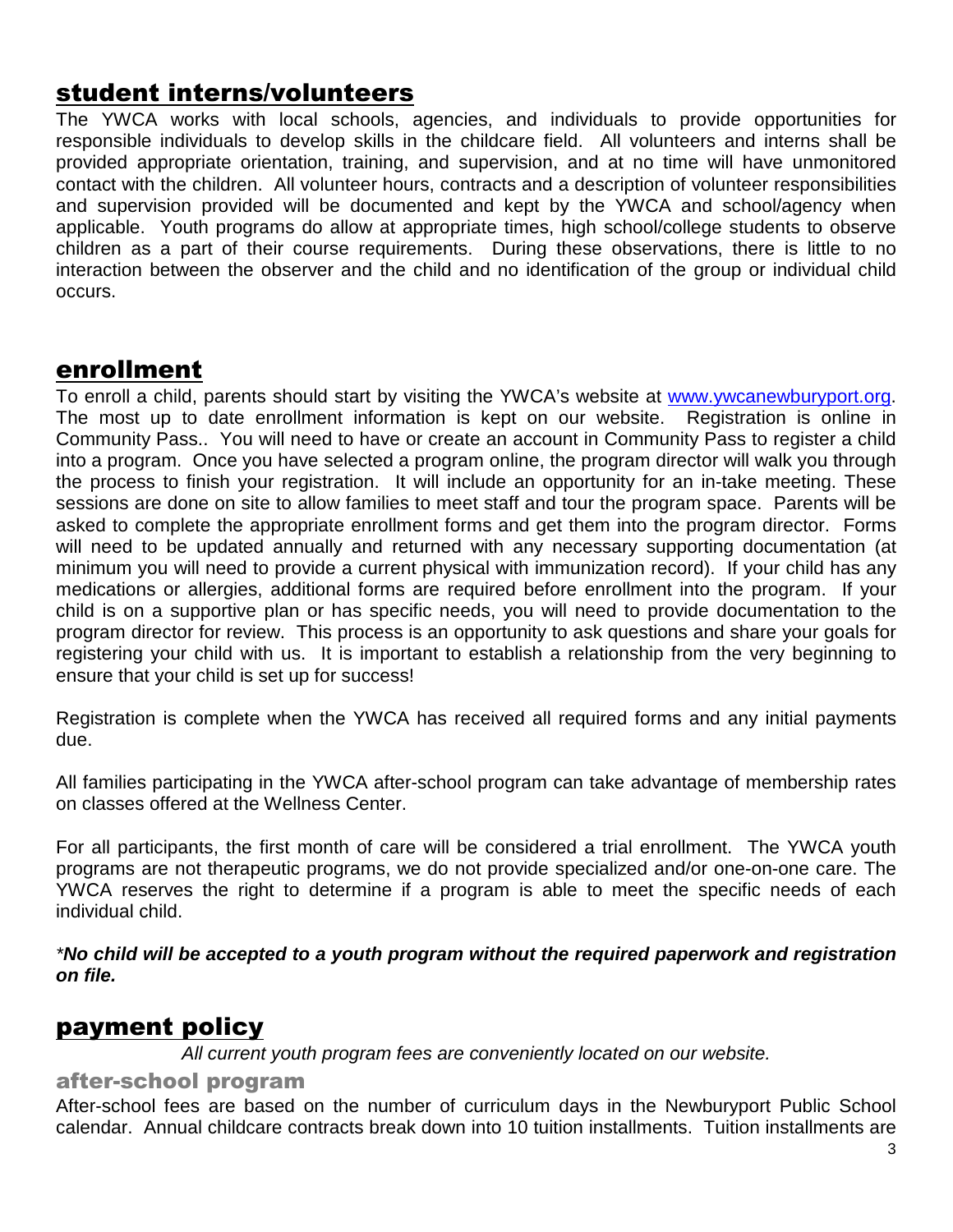automatically debited on the 15<sup>th</sup> of the month previous to service starting August 15<sup>th</sup> and ending on May 15<sup>th</sup>. An authorization for debit can be set up on a savings account, checking account or credit card.

Schedule changes/withdrawals to a contract must be requested in writing and can take effect only at the beginning of a month. After-school staff have a form for this purpose. The completed form must be received by afterschool billing staff at the YWCA by the 1<sup>st</sup> of the month before the change will take effect. (For a change in a February schedule, we need the request in writing by Jan  $1<sup>st</sup>$ .) The new schedule/withdrawal will be reflected in subsequent debit payments.

If a parent(s) fail(s) to make regular monthly childcare payments, services will be terminated. The YWCA will no longer provide care to children whose fees are more than one month in arrears. (If there is an unpaid balance after the child has left the program, the YWCA will charge a \$20 late fee for every thirty days the bill is outstanding. If no payment plan is arranged after one month, the YWCA may pursue legal action.)

#### summer camp

Weekly camp sessions are paid for at the time of registration. \*Camperships are non-refundable and non-transferable.

#### refunds/credits

The YWCA cannot deduct days missed from your monthly tuition or summer fees. Your fees pay for direct operating costs such as staff, snacks, transportation, field trip admittance and materials. These must be available for your child. When you enroll, you are reserving the time, space, staffing and provisions for your child. Whether he/she attends or not, there will be cost incurred by the YWCA.

A credit will be considered for illness/medical reasons or other uncontrollable circumstances with a doctor's official statement and the approval of the Executive Director.

When a payment is returned for insufficient funds, parents will be notified. Parents must make arrangements to rectify the issue as soon as possible. Failure to do so will result in termination from the program. Any incurred bank fees will be passed on to the parent. The YWCA will charge a \$20 late fee for every thirty days the bill is outstanding. If no payment plan is arranged after one month, the YWCA may pursue legal action.

#### financial assistance

The YWCA Greater Newburyport participates in the Child Care Circuit Voucher program. Parents with a valid child care voucher should talk with the Site Coordinator/Program Director at the time of intake (or upon receipt of voucher) to activate voucher payments for child care. While scholarships are not guaranteed, the YWCA does its best to assist all families in need. When scholarships are not available, the YWCA will make every effort to support parents in finding funding resources.

## attendance policy

With an ever growing and changing population of students in the YWCA youth programs, we depend on communication from parents to keep us abreast of any changes to your child's daily routine.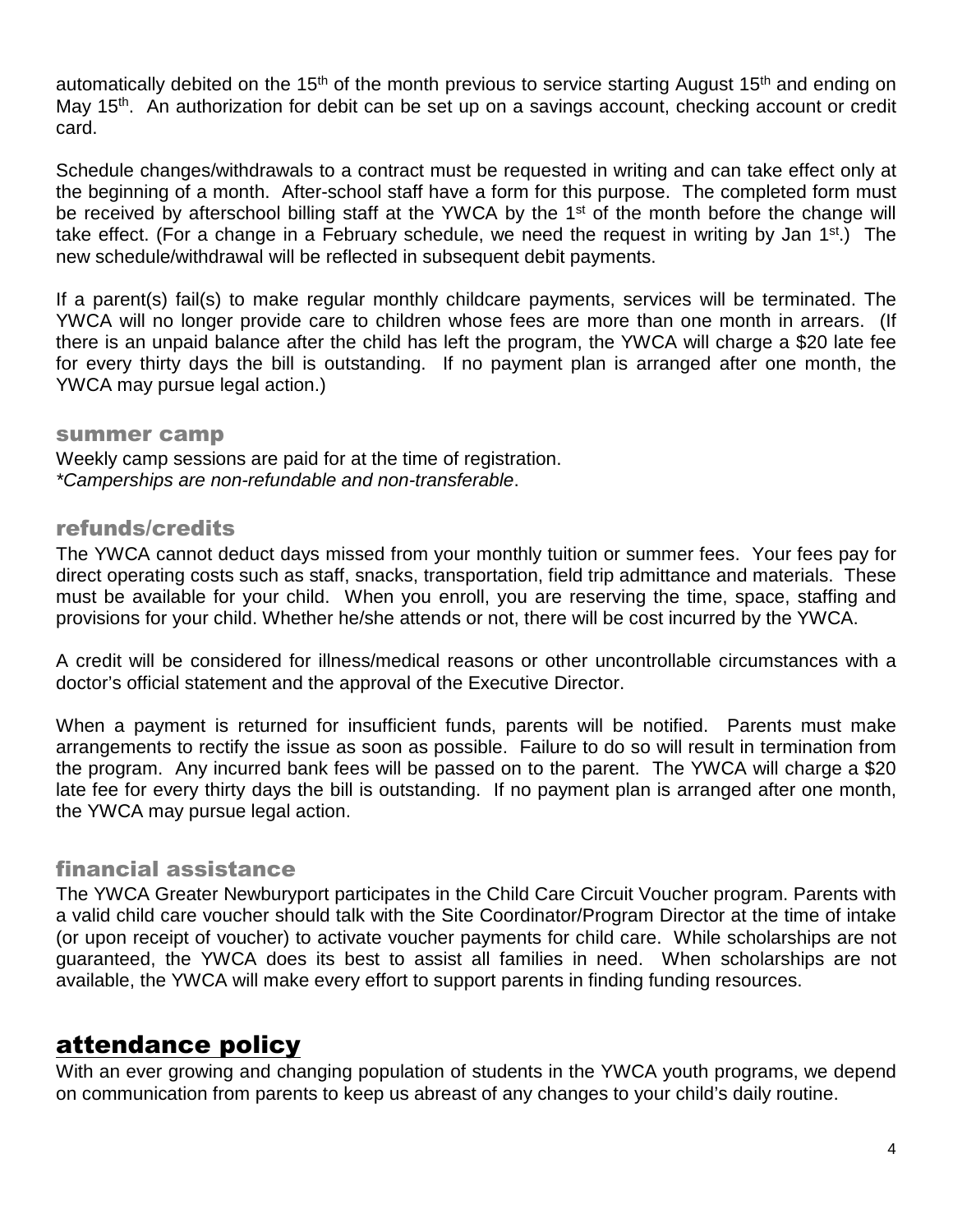#### after-school program

The after-school program is supported by the Bresnahan School's online dismissal system. The program reminds parents to update all dismissal changes in the school's dismissal manager so that the program will be alerted if your child is absent or not attending program on a scheduled day.

\*\*On school days, the child **MUST** attend school in order to participate in the after-school program.

#### summer camp

The summer camp relies on families to makes arrangements with the staff team if their child will attend late or be picked up early.

## transportation plan

In the event of a medical emergency requiring transportation to the closest hospital, the YWCA staff will call 911 and request an ambulance.

#### after-school program

The after-school program does not provide transportation to or from the program.

#### summer camp

During summer camp, the YWCA contracts a school bus company to provide transportation to scheduled field trips. Camp brochure details all tentative trips and changes are updated weekly during camp sessions. Fieldtrips depart from the Bresnahan School at door 1 (333 High Street entrance) and return to the YWCA Wellness Center (13 Market Street).

Should a vehicle fail to operate, or the driver of the vehicle deems the vehicle unsafe to transport children while away from the program site, safe, reliable alternate transportation will be arranged immediately. Camp staff will ensure the safety of all children while awaiting alternative transportation. The vehicle driver or staff member will use their best judgment and training received as to when to evacuate a vehicle in a breakdown situation. Children will be quickly but safely moved (across road if necessary) to a secure location away from the vehicle.

# drop off & pick up policy

#### after-school program

**Arrival** – Participants arrive to the program through the school dismissal process.

**No Shows** – If a child doesn't **arrive to after-school program** on a day he/she is scheduled to attend and it is not already notated on the sign in sheet, the staff taking attendance will do the following in this order:

- 1. Scan the program space to ensure that the child wasn't overlooked during sign in.
- 2. Scan the school dismissal manager report to see if an exception was overlooked.
- 3. Check in with after-school staff present.
- 4. Go to the school reception office located at Door #2 and report the missing student. The school will take over locating the child (checking with appropriate teacher, contacting parents and/or police) and will report back to the program.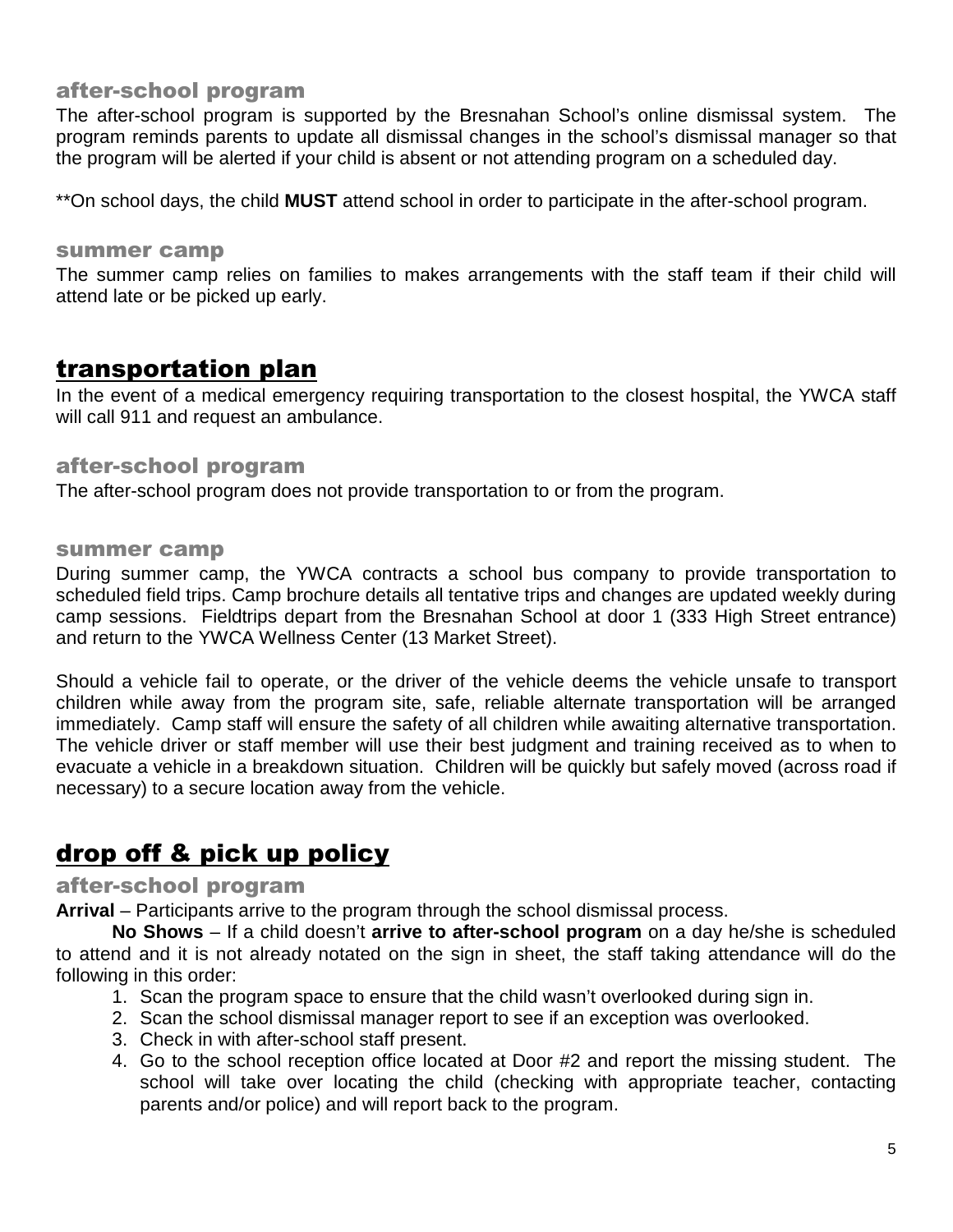**Pick up** – Participants are released to a parent/guardian or authorized pick up person. Children will be released to parent/guardian or adult (18 years of age) who is designated on the child's signed Transportation Authorization Form. If staff cannot visually identify a pick up person, they will required to present a picture ID before releasing the child. Please make sure to keep an ID handy during pick up in case there is a substitute staff person and also make this policy known to any authorized pick up people that will be picking up your child so that they are prepared.

#### summer camp

**Arrival** – Campers are greeted and checked in by designated camp staff at Door #1 to the Bresnahan School. Door #1 is located in the bus loop between the Senior Center and the Bresnahan School via the entrance at 333 High Street. There is also ample parking in the North Atkinson Street lot (32 North Atkinson Street) and Door #1 can be accessed by following the stairs to the right of lot. Parents should be prepared to remain with campers until staff indicate that they have been received and are all set. **No child can be dropped off to the facility parking lot or left unattended.**

**No Shows** – If a child doesn't **arrive to camp** by 9:15am on the first Monday of a registered session, the parent will be contacted to ensure that they are aware that they are enrolled in the session. On all subsequent camp days of a weekly session, children will be marked absent if they do not arrive and the staff haven't been made aware of an alternate arrival time. We encourage parents to use the site phone number to make the camp staff aware of absences as well as late arrivals or pick ups.

**Pick up** – Children will be released to a parent/guardian or adult (18 years of age) who is designated on the child's signed Transportation Authorization Form. Upon first introduction to any parent or authorized release person, staff will require picture ID before releasing the child. At pick up, the adult must alert a staff person that s/he is taking the child out of the program. Parents must inform the summer staff if someone other than a designated person will be picking up their child.

## substance abuse policy

The YWCA Greater Newburyport Youth Services reserve the right to determine whether or not an authorized person is competent to take a child home without placing the child at risk. In the rare event that an authorized person arrives under the influence of alcohol or any other illegal substances the Program Director/Site Coordinator will suggest to the authorized person that another authorized person on the contact list be called. If the authorized person becomes belligerent or aggressive, the Program Director/Site Coordinator present must consider the possibility of injury to the child, other children, and staff and by state law will be required to:

- 1. Call the police at 911.
- 2. Otherwise prevent the authorized person from taking the child until the police have arrived.
- 3. Remove the child from the authorized person's presence until the police have arrived.

The intent of this policy is not to embarrass, humiliate or harass authorized persons. Its sole purpose is to protect your child(ren) who you have entrusted to our care. The YWCA Greater Newburyport Youth Programs reserve the right to deny access to program services to persons who abuse this policy.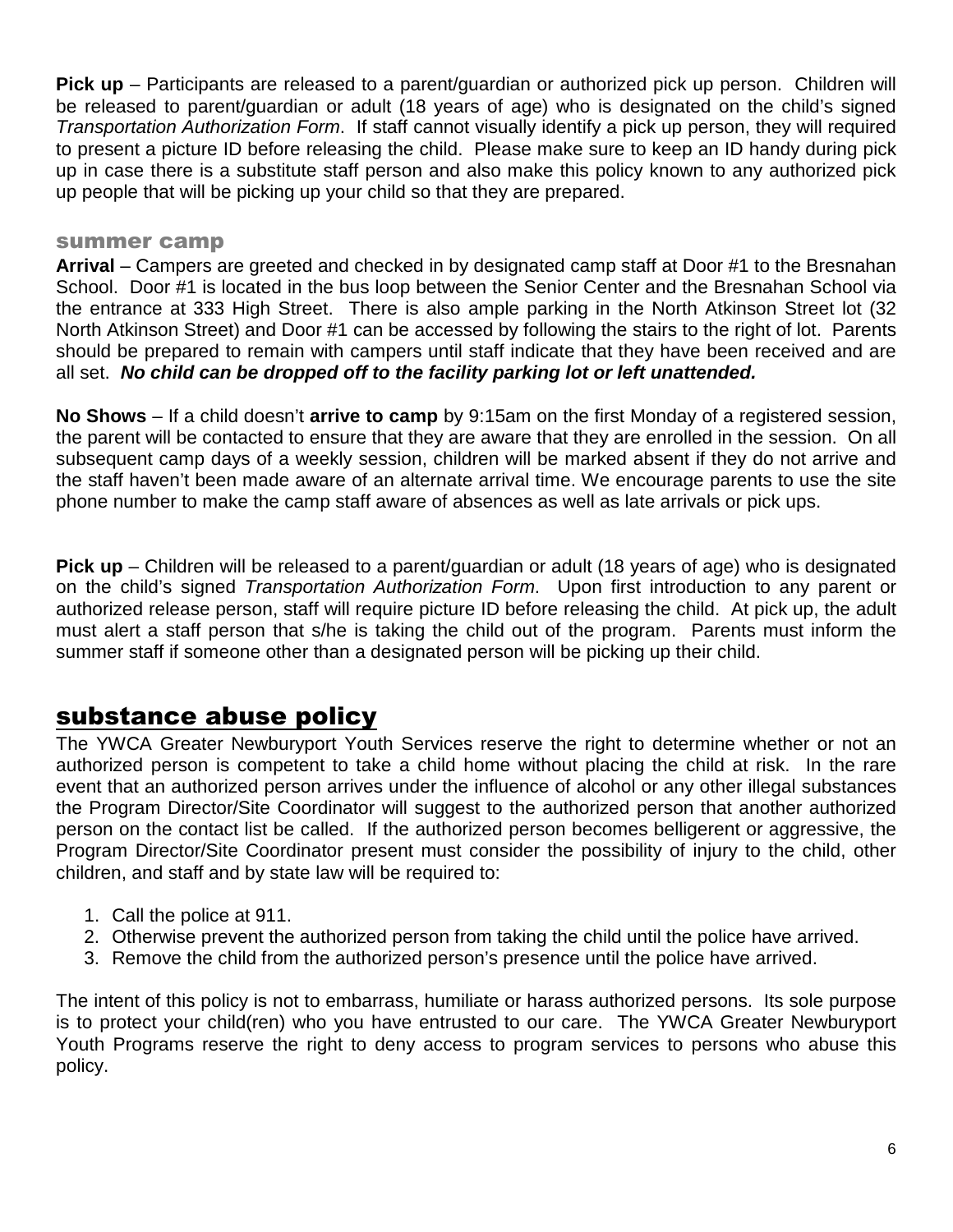It is the responsibility of the parent to inform any and all authorized persons, whom may transport their child, of this **STRICT** policy.

# late pickup policy

Parents are expected to pick up their children at or before closing. Out of courtesy to the staff and your child(ren), parents must call the site cell phone as early as possible if they are going to be late. For the first late pick-up, parents will be given a warning, but not charged the late fee. For all subsequent late pick-ups, a fee of \$1.00 per minute (per family) will be charged. Parents who are consistently late will be contacted by the program administrator for a reassessment of their childcare needs, as more than 3 late pick-ups is grounds for termination.

#### **If a child has not been picked up within a ½ hour after the program has closed and the YWCA staff has been unsuccessful at:**

Contacting a parent/guardian or designated authorized emergency person **And** 

Parent/Guardian or authorized person HAS NOT contacted the YWCA to inform staff of late arrival

The YWCA will follow these procedures:

- Contact the Department of Children and Families Child at Risk Hot Line and inform them that we have an abandoned child.
- A YWCA staff member will stay with the child until a DCF social worker takes over the situation.
- The YWCA staff member will attempt to leave a message for the parent or authorized person as to where to locate their child.

# inclement weather/programs closing

#### after-school program

The YWCA after-school program operates in a Newburyport Public School building. As a result, and for program consistency, our after-school program follows the school closure system of the Newburyport Public Schools.

When a school closing is declared by the Newburyport Public Schools, the school buildings are closed for the day. This decision is usually made by 6:30am and is broadcast to you in a robocall message from the school. On these days when school is cancelled, there is also no YWCA childcare.

If after the children are in school, the Superintendent decides that impending or present weather conditions are such, school can be closed early or the building can be closed at the end of the school day with "no afterschool activities". If a change in dismissal or afterschool activities is warranted, you will again receive a robocall message stating what has been decided. Please pay careful attention to the announcement and understand that the YWCA afterschool childcare program is part of afterschool activities and will be closed whenever afterschool activities are cancelled for the afternoon. The decision to close afterschool activities is usually made by 11:30am; but could be made earlier or later if an emergency situation arises. The goal is to close the school buildings as close to the end of the school day as possible. **When you receive this call, you will need to have an alternative plan for your child's afternoon. Parents need to change their students'**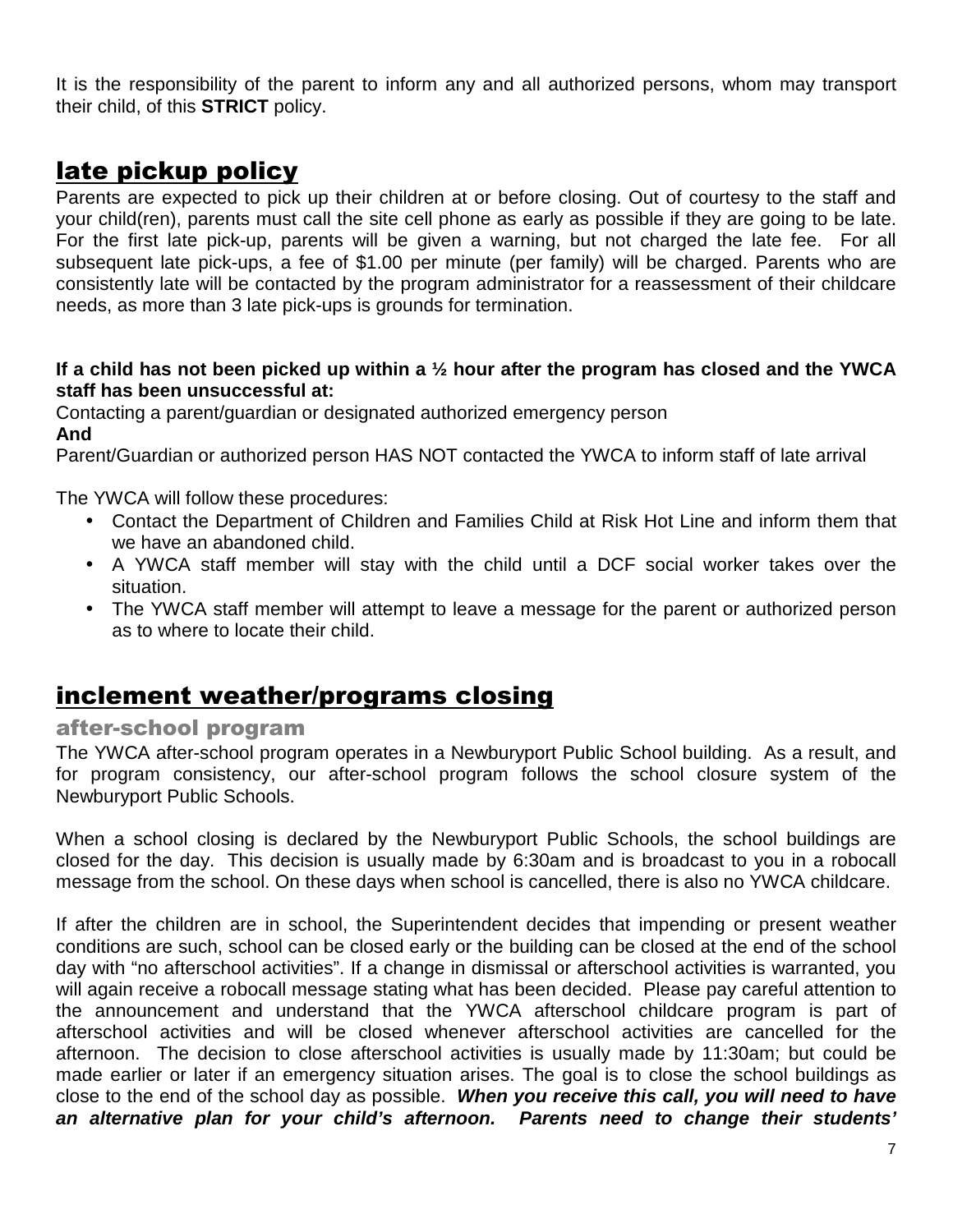**dismissal plan online in the dismissal manager or contact the Bresnahan School by phone to change the dismissal plan.** The administrative team from the YWCA work on location at the Bresnahan School and will remain on site to ensure that all participants have been accounted for. The expectation is that children will be dismissed as either a rider or a walker at the school dismissal time.

It is also possible that the YWCA afterschool program will close early due to inclement weather. The afterschool program will close in the case of a state of emergency being declared or at the discretion of the program director. It is our goal to keep our families as well as our staff team safe, so a decision to close early will be made if impending or present weather conditions are such that there is concern for staff driving home in the evening. Should the program decide to close early due to a weather emergency, you will receive an email blast and it will be by 2pm whenever possible. The expectation is that you will arrive to pick up your child as close to the indicated time as you can.

#### summer camp

The YWCA summer camp has a home base in a Newburyport Public School building. When there is an emergency closure of the Bresnahan School declared by the Newburyport Public Schools, the YWCA will close camp for the day. The summer camp will close any time that a state of emergency is declared. The program will send out an email blast and/or call families via phone. Parents can call into the site phone for updates. The message on the site phone will be updated regularly with information regarding all closures and re-openings.

\*\*All of these scenarios involve parents having a plan in place. One for a full day of care and the other for early pick up. **We advise parents to make a backup plan now, rather than waiting until the day of an emergency.** 

# behavior

Our commitment to all the children in our care prompts us to implement a clear and consistent behavior policy. The YWCA Greater Newburyport has a **ZERO TOLERANCE** policy with regards to violence. All children should feel safe and secure while at the YWCA. No bullying, verbal threatening, ridiculing, or physical violence towards another child, staff member, or equipment will be tolerated. Our childcare programs create a community environment where everyone has mutual respect for one another and feel physically and emotionally safe. The YWCA Greater Newburyport takes a positive approach to teaching proper behavior rather than a punitive one. The positive values of the 40 Assets (caring, equality and social justice, integrity, honesty, responsibility and healthy lifestyle) are the basis for our expectations.

## behavior management plan

The YWCA youth services team strives to consistently implement techniques and strategies with **the ultimate goal of teaching/instructing/encouraging a child to manage his/her own behavior.** Some of these techniques include positive reinforcement of appropriate behavior, role modeling and providing redirection with focus on the behavior rather than the child. Whenever possible, staff will discuss children's choices of behavior and natural consequences that would follow – then allow children to make a choice and enforce the consequence if need be. Giving a child the chance to "cool off" or refocus and/or individual discussion to process through a situation with the child away from the group may also be used. If a behavior persists or intensifies the Program Director will contact the parent to discuss.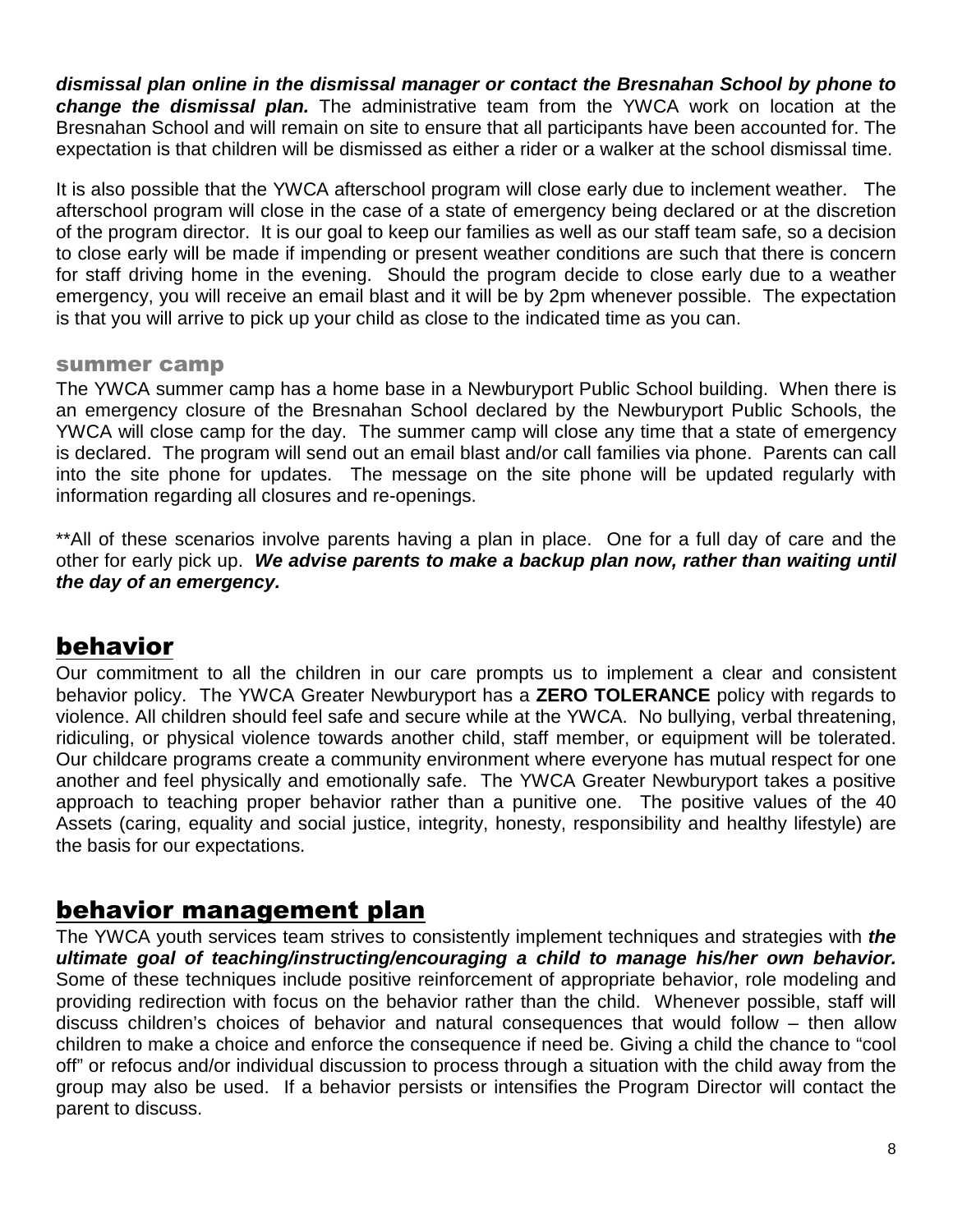No child shall be subject to abuse or neglect, cruel, unusual, severe, or corporal punishment including:

- ≈ Any type of physical hitting inflicted in any manner upon the body
- ≈ Punishments which subject a child to verbal abuse, ridicule, or humiliation
- ≈ Denial of food, rest or bathroom facilities
- ≈ Punishment for soiling, wetting, or not using the toilet or excessive toileting
- ≈ Punishment related to eating or not eating

It must be understood that every situation is different. Each incident will be dealt with on an individual basis with the determining factor being what is best for the program and child involved. Consequences are at the discretion of the Program Director.

Youth services staff will **IMMEDIATELY** contact parents when these situations warrant:

- 1. Physical fighting with another child happens or seems imminent
- 2. Habitual use of Swearing/Foul language
- 3. Hitting and/or Kicking a staff member/visitor/child
- 4. Inappropriate physical touching of staff member/another child/visitor
- 5. Leaving program areas
- 6. Repeated infringements of program safety policies

If the Program Director/Site Coordinator feels that a child cannot be safe for the remainder of the program day and the program doesn't have the capability to manage the situation effectively, program staff will contact the parent and request that the child be picked up as soon as possible. At the discretion of the Program Director/Site Coordinator the child may be asked to stay out of the YWCA youth program for a length of time. Suspension of services is never used punitively, but as a "cooling off" period to try to reboot, develop a plan and communicate it through to the family/child as well as staff team before moving forward. Healthy boundaries are established most effectively when the team has time to respond and not react.

Serious behavior problems will be handled in the following manner:

- ≈ Parents will be notified of any and all behavioral issues. Behaviors will be documented in writing detailing the situation and efforts made by staff to resolve the situation. At the discretion of the Program Director/Site Coordinator, a meeting may be set up to discuss the issue and a behavioral contract may be put into place to support the child and to modify the behavior.
- ≈ If behavioral issues continue, the child may be suspended for a day or may be suspended until a meeting is held between the child, parent and Program Director/Site Coordinator. All documented prior incidents will be reviewed and the child will be placed on a behavioral plan according to their developmental needs and level. At this time, a decision will be made to determine if the program is able to meet the child's needs.
- ≈ Should future incidents occur, the YWCA Program Director/designated staff may recommend the child is unable to return to program and give the family 5-days notice. If the child's behavior is severe and endangering the safety of the child, other children and/or staff, the YWCA reserves the right to stop service effective immediately. Any fees paid in advance will be returned on a prorated basis.

\*Please note: the YWCA is unable to hold or restrain a child if he/she is putting him/herself in a situation where they could harm themselves or another child. Should any situation arise where this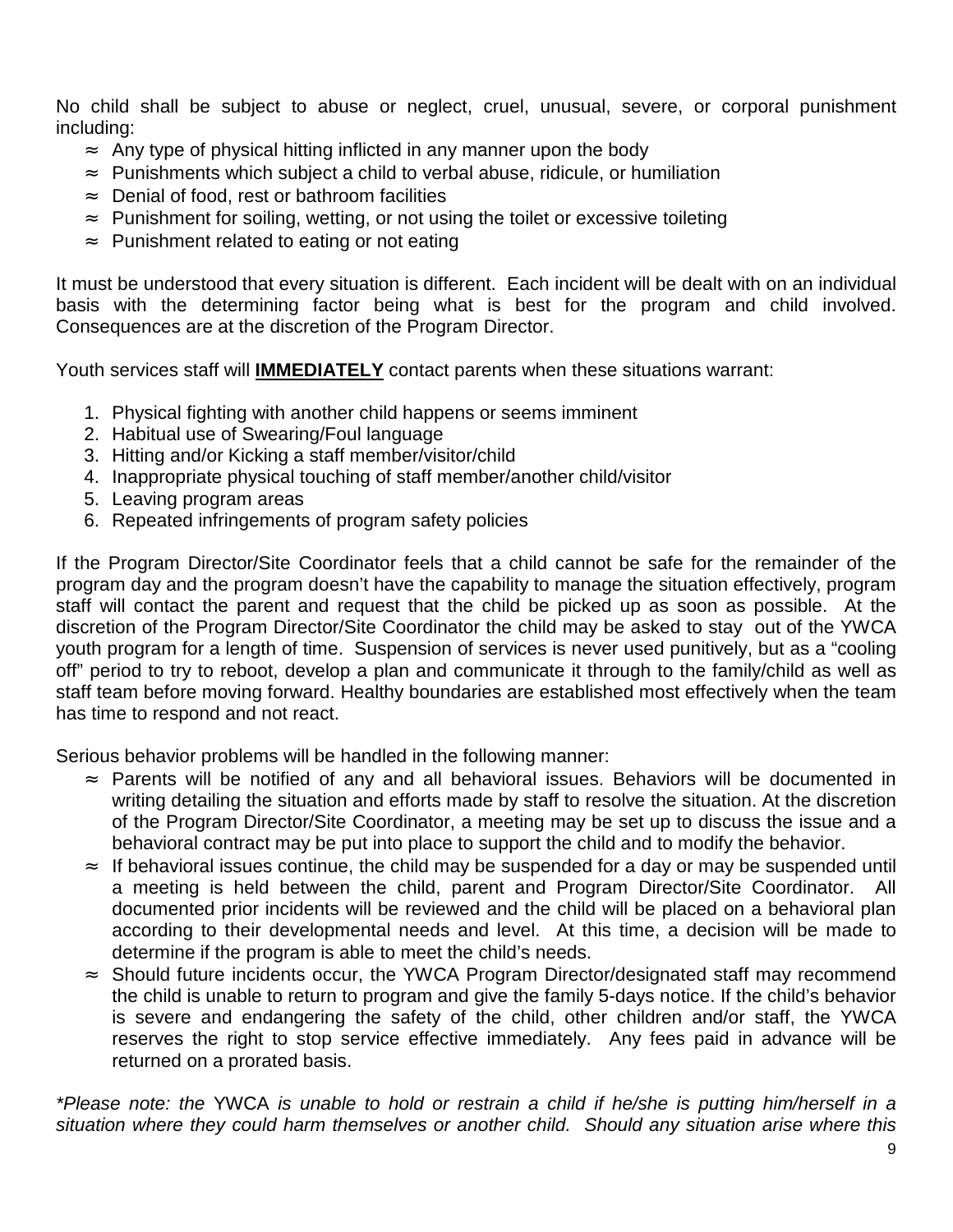occurs, the parent will be contacted for immediate pick up and the child may be terminated without notice. The YWCA staff will use their discretion and request emergency safety support when deemed necessary.

# children with special needs

The YWCA Greater Newburyport will accept applications for any child. The Program Director, with parental permission, will obtain information related to the child's participation in the program in order to make the best judgement of the program's ability to serve the need(s) of the child.

Information will be obtained from the local Education Agency and/or other health and service providers. Parents should submit a copy of the child's IEP/504 to the Program Director.

Once all relevant information is received, the Program Director and parent(s) will meet to discuss specific accommodations, if any, that will be required to meet the child's need(s). In writing, these may include, but are not limited to:

- 1. Any change or modification in the child's participation in regular program activities
- 2. Any change or modification to the program's staff/child ratio: 1 staff to 13 children
- 3. Any special equipment, materials, ramps or aids needed for the child.

Once the YWCA and the parent decide that the program is able to serve the child's need(s), the YWCA will receive parental permission to participate in the development and review of the child's program plan in cooperation with the local Education Agency and/or other health and service providers.

Should the YWCA determine that the accommodations to serve the child would cause an undue burden to the program; the parent will receive written notification within 30 days of receipt of authorized information. Written notification will state the reasons for the YWCA's decision. Reasons may include, but are not limited to:

- 1. The nature and cost of the accommodations needed to provide service for the child at program;
- 2. The ability to secure funding or services from other sources;
- 3. The overall financial resources of the YWCA;
- 4. The number of persons employed by the program;
- 5. The effect on expenses and resources, or the impact otherwise of such action upon the YWCA.

## clothing, electronics and personal items policy

The YWCA is not responsible for lost, stolen, or damaged items children bring to the program. Please only send in items that are necessary. These items can include items that the program has requested children come in with like a refillable water bottle or a change of clothing.

Children at the YWCA are active and involved. Their clothing will support them in the endeavor of play, so please send them in clothes that are comfortable, practical, wash easily and are weather appropriate. We highly recommend labeling your child's belongings.

Encourage your child that toys are not needed at program. The program provides all kinds of wonderful activities and supplies that are meant to amplify the daily activities. Personal toys from home are not needed and tend to create more management for the staff and inequity amongst the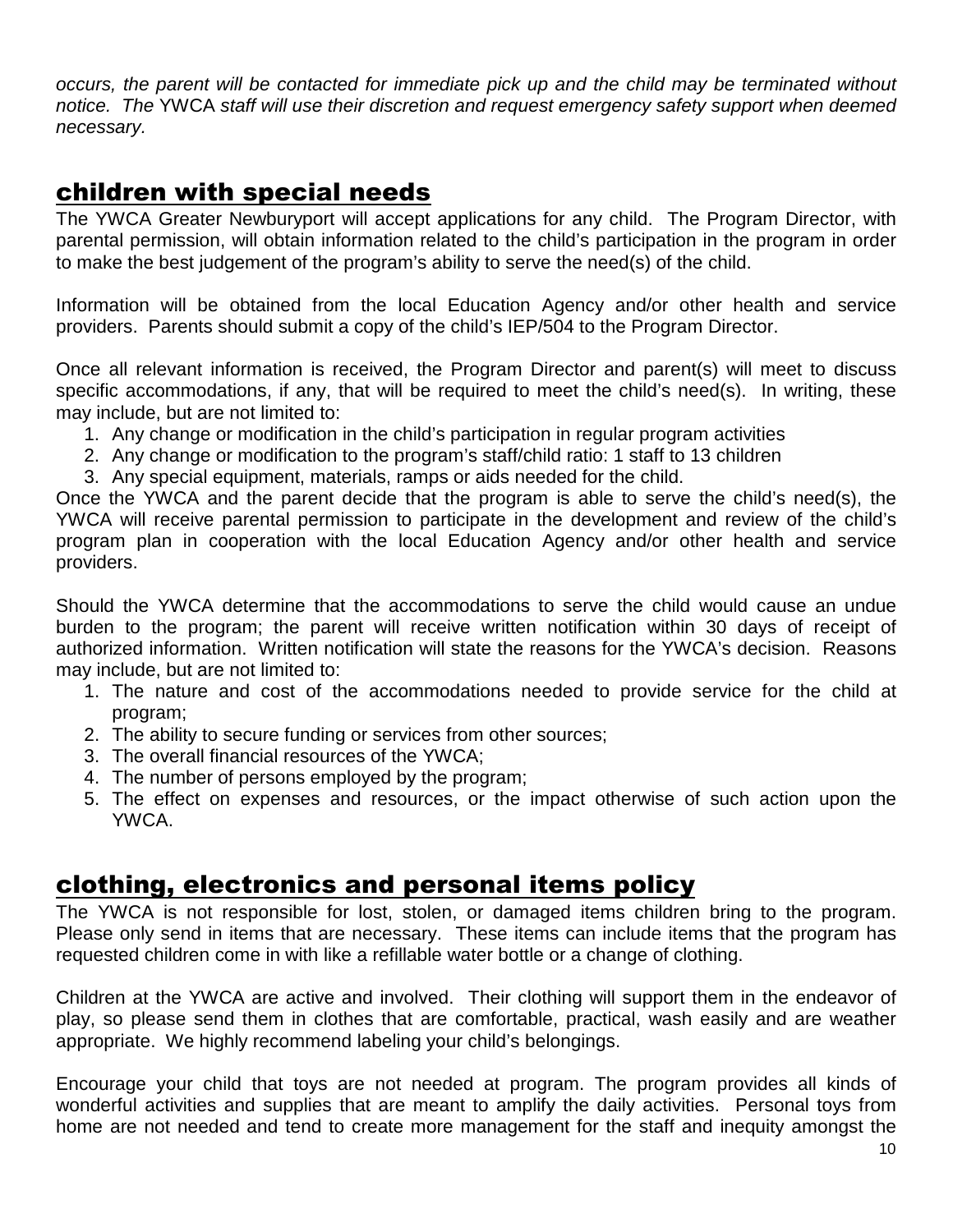children. We know that there is an exception to every rule as children are individual, so please talk to the staff if you have any concerns about personal items in programs.

We also ask that children refrain from bringing electronic devices to the program. Such devices include cell phones, gaming gear, iPods and mp3 players. Program staff may designate a special day/time when games and electronics are permitted. If a special event is planned to include electronics, the program will alert families and will have a detailed plan for how the event will be managed and children supervised.

The program appreciates families' support in keeping toys and electronics at home.

# health and safety

The YWCA Greater Newburyport and its staff realize that you are entrusting us with the health and safety of your children. The YWCA Greater Newburyport works in collaboration with the Newburyport Public Schools health department with the School Nurse Leader functioning as the program's healthcare consultant. A copy of the full health care policy is available upon request from the Program Director/Site Coordinator. All emergency telephone numbers will be posted by each phone in program sites.

# first aid

An adult trained in health care policy, emergency procedures, first aid and cpr will be on site in all youth service program. A first aid kit will be maintained at each youth program and taken on field trips. Only staff holding a current certification in first aid may treat an injured child. Staff are trained to administer first aid as appropriate and to call for help and/or emergency services when deemed necessary. A full plan is maintained in our health care policy.

# allergies / alerts

Any allergies and/or alerts MUST be listed in a child's intake packet. This information is kept on a master list and posted where staff can access it any time that they need to. All staff will be informed of children's allergies and instructed to avoid applicable products. Please inform the Program Director/Site Coordinator if any additional accommodations are needed. The after-school program provides a daily snack. Monthly snack menus are posted at the program site and the SC can work with you to coordinate an individual plan for your child.

# oral health care

In January 2010, EEC issued new regulations for licensed child care programs that include a requirement that educators assist children with brushing their teeth if children are in care for more than four hours or if children have a meal while in care [606 CMR 7.11(11)(d]. This regulation is intended to:

- ≈ Help children learn about the importance of good oral health
- ≈ Provide information and resources regarding good oral health to childcare programs and families
- ≈ Help address the high incidence of tooth decay among young children in Massachusetts, which is associated with numerous health risks.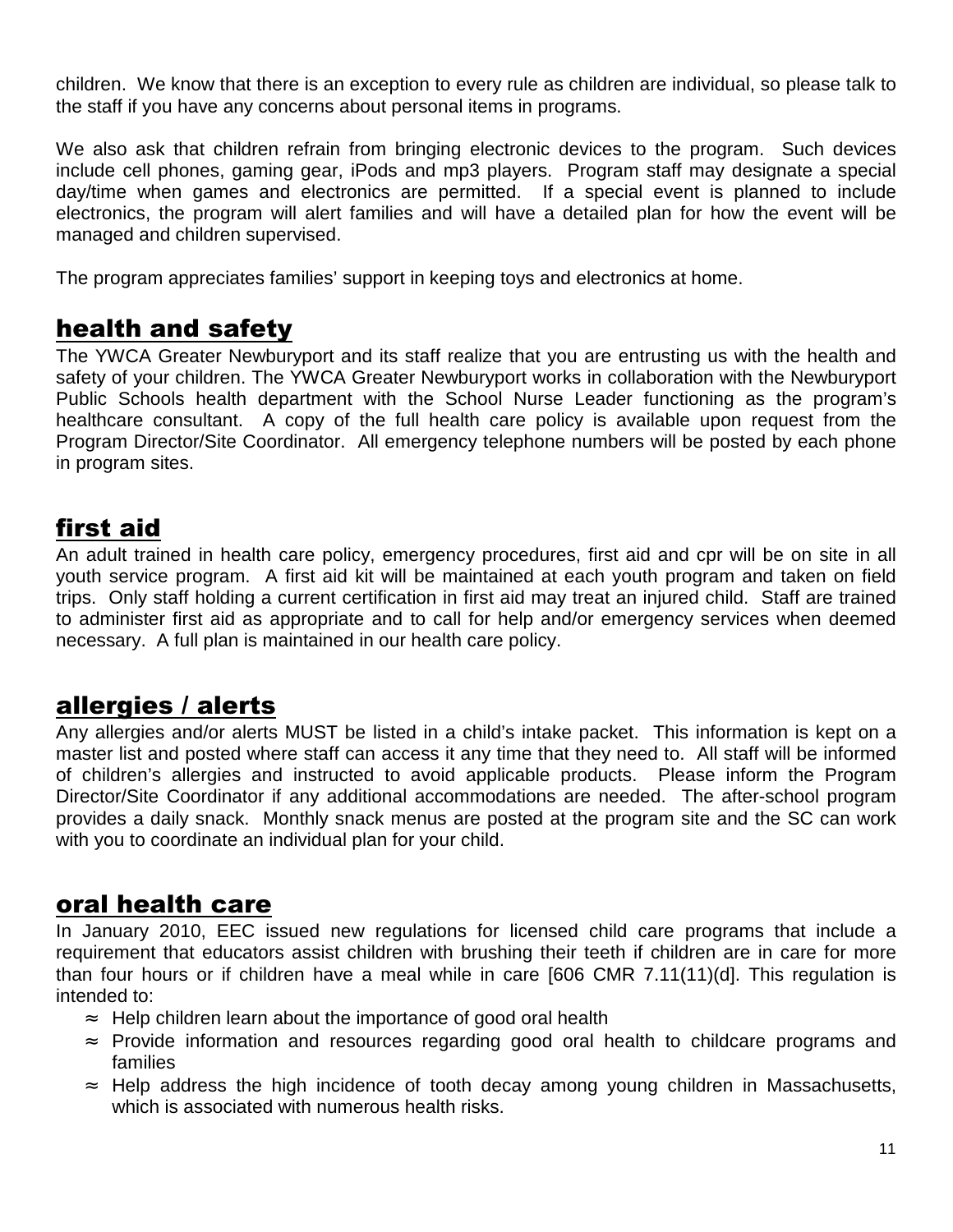Our after-school program runs less than 4 hours each afternoon and we do not serve any meals in program, so children will not brush teeth while in YWCA youth programs.

# sick children policy

Though we hope it never happens, children do get sick during program hours. If your child has any of the following symptoms, we will call you and/or the emergency contacts you have provided us with to arrange to have your child picked up. It is important when filling out the Emergency Medical Consent Form in your child's intake packet that you provide us with contacts and their phone numbers who are available during program hours. While waiting for parents to come pick them up, children will be kept in a quiet area away from the rest of the group. If your child is mildly ill but does not display symptoms warranting a call home, they will be directed to quiet activities away from the rest of the group.

COVID-19 –The YWCA youth programs are working in collaboration with the Newburyport Public Schools (NPS) and following all recommendations and guidance as directed by the NPS Medical Advisory Team. COVID-19 Health & Safety Protocols are maintained on the NPS website where parents can view the most up to date information.

Fever – If a child has a fever of 100 degrees or more, a parent will be notified to pick up the child immediately. Children may return to the program when the fever has subsided for 24 hours without fever reducing medication of any kind.

Vomiting – If a child vomits, a parent will be notified to pick up the child immediately. Children may return to the program 24 hours after vomiting has stopped.

Diarrhea – If a child has two or more watery stools, a parent will be notified to pick up the child immediately. Children may return to the program 24 hours after bowel movements have returned to normal. If a child must return to the program with stools looser than normal due to antibiotics, etc., a written doctor's note will be required to re-admit the child.

Impetigo – If a child has any crusted or moist sores, a parent will be notified to pick up the child immediately. Children will not be re-admitted to the program until they have seen a doctor. Children diagnosed with impetigo may return to the program 24 hours after they begin antibiotics.

Conjunctivitis – If a child has red eyes or discharge coming from eyes, a parent will be notified to pick up the child immediately. Children will not be re-admitted to the program until they have seen a doctor. Children diagnosed with conjunctivitis may return to the program 24 hours after they begin antibiotics.

Strep Throat – If a child shows symptoms such as fever with a rash or sore throat, parents will be notified to pick up the child immediately. Children will not be re-admitted to the program until they have seen a doctor. Children diagnosed with strep throat may return to the program 24 hours they begin antibiotics.

Lice – If a child has any lice or nits in their hair, a parent will be notified and advised how to treat the lice. The school will be notified of any lice in order to control the population within the building.

Colds – Often children can function well in a group setting when suffering from a common cold. However, any child well enough to come to the childcare program will be expected to participate with the other children in the usual outdoor activities. A common side effect of a cold is a runny nose. Generally, a clear discharge is okay while a thick yellow or green discharge is a sign of a more serious infection. If a child has yellow or green discharge, the childcare staff will use their discretion in asking parents to pick up the child and then keep the child at home.

#### **\*If a child does not attend school, they may not attend the after-school program that day.**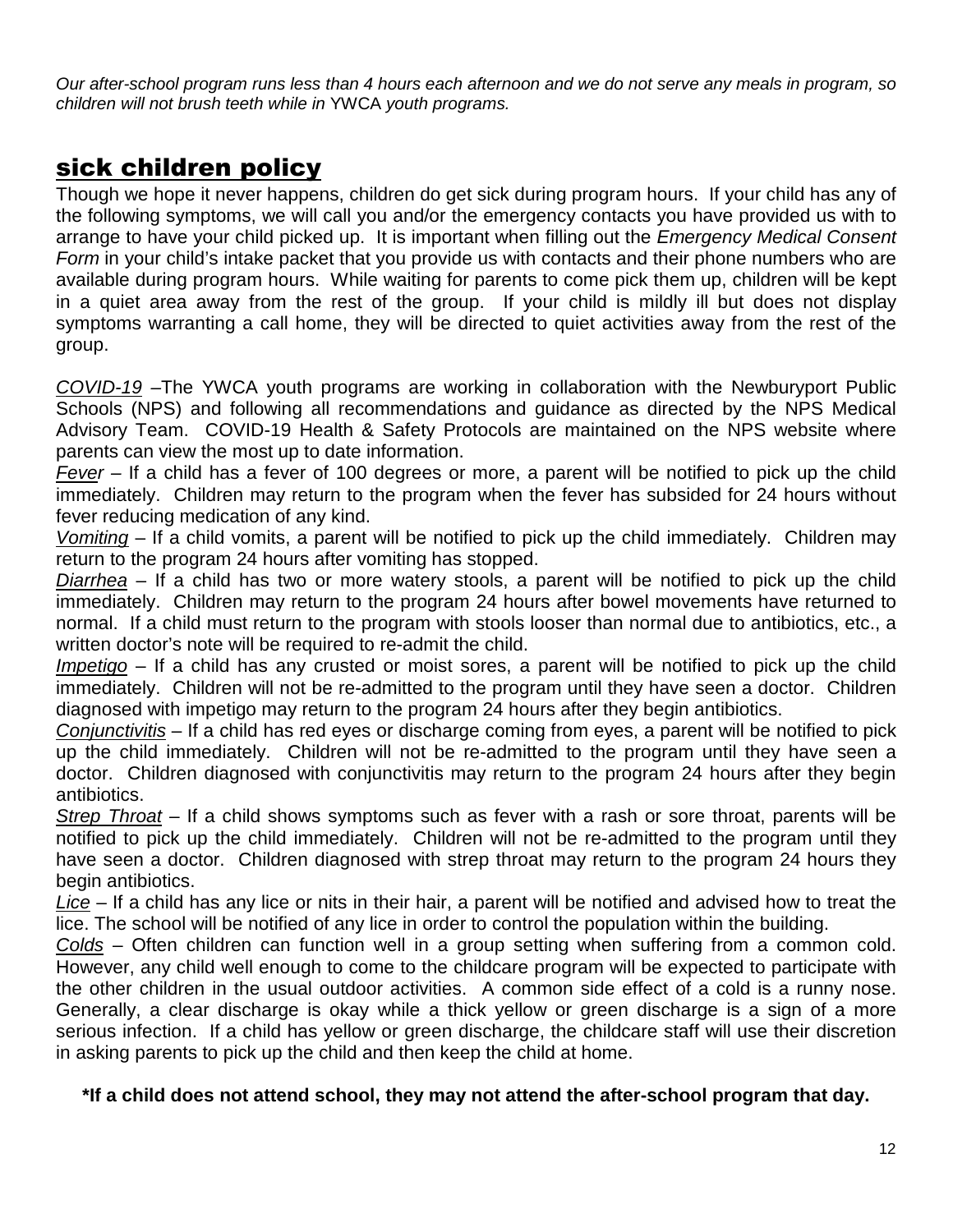# medication administration

The YWCA recognizes that some children are on medications that need to be administered during program hours. In order to ensure that medication is administered as intended by the child's physician, the following precautions are taken:

- ≈ ALL medications must have parental written authorization. No deviation in dosage will be will be permitted unless by authorized written order of the child's physician. All pills must be counted by YWCA staff and the parent and both must initial paperwork to verify amount of pills received.
- ≈ Medication must arrive in its original container, which must include doctor's order (written /label), which indicates child's name, dosage, # times administered daily, and # days to be administered.
- ≈ A record is maintained in the child's file and central log of any medications administered which includes: child's name, name of medicine, time and date administered, dosage, and name of staff person administering medicine.
- ≈ All medication except inhalers will be administered by a staff person or, upon written request of a parent, the child may administer his/her own meds, under supervision of staff. With written parental consent and authorization of physician, children with asthma may carry and use their own inhaler.
- ≈ Non-prescription medications can be administered only when accompanied by a doctor's order.
- ≈ Topical ointments and sprays (bug spray, sunscreen, petroleum jelly, hydrocortisone 1%, Vaseline Intensive Care, Lubriderm Intensive Moisture, Aquaphor and triple antibiotic ointment) will be applied to the children with parental permission and when deemed necessary/beneficial by staff trained in first aid.

## emergency plans

#### emergency evacuation

Evacuation procedures are posted near exits.

The SC is responsible for the planning and logging of monthly evacuation drills.

In the case of a real emergency evacuation, the most senior staff member will control the evacuation.

When an evacuation drill is initiated:

- ≈ Children and staff immediately begin exiting the nearest door in their area.
- ≈ A staff member will bring the attendance sheet, medications, and evacuation kit containing first aid kit, emergency binder, drinks and snacks.
- ≈ All children and staff proceed quickly and orderly to the designated location.
- ≈ Staff quickly account for children using the attendance sheet to make sure all children are present. If a child is missing, report the child's name to the SC or another of the designated people in charge who will in turn report to the police and fire departments.
- ≈ After the fire department inspects the situation, they will give permission for the children to reenter.
- ≈ In the event of real emergency that prohibits re-entry to the building, the children will be relocated to the Newburyport Senior Center. Parents will be notified to pick children up.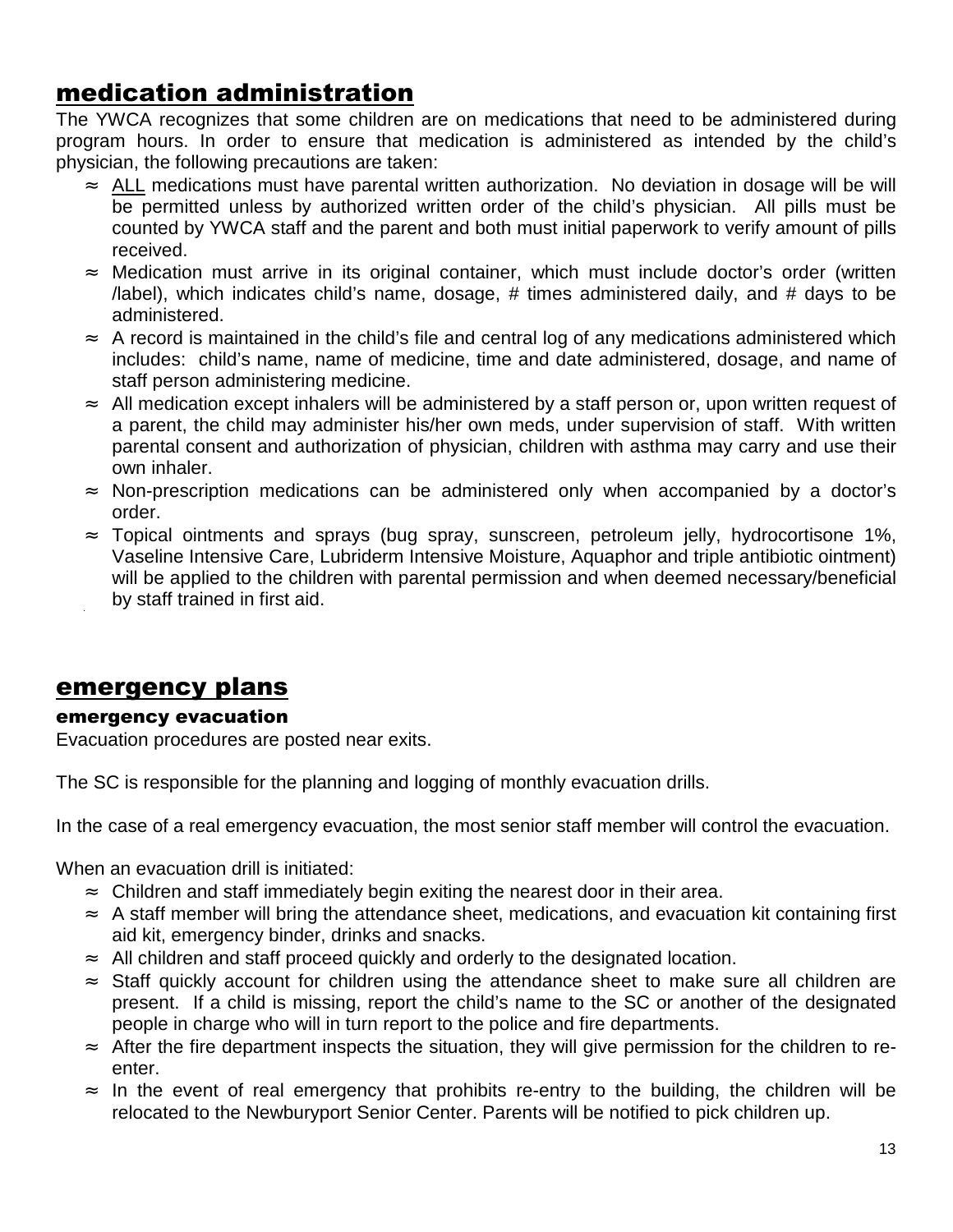$\approx$  If it is uncertain whether the program will be able to open the following day, parents will call into the site cell phone at (508) 451-0024 where the recorded message will be updated regularly.

#### nuclear emergency

State and local officials, together with NextEra Energy Resources, have prepared a detailed emergency plan to protect people who live, work, visit, go to school and/or daycare within 10 miles of Seabrook Station. Plans are tested annually by drills, evaluated exercises and inspections. The YWCA participates in these plans and tests annually and is prepared to follow the protocols as specified by the Massachusetts Emergency Management Agency.

#### uninhabitable program site

If a site is uninhabitable due to a natural disaster, loss of power, loss of heat, or loss of water; parents will be notified and the program will not open. If a site becomes uninhabitable while a program is already in session, emergency evacuation procedures will be followed.

#### lock down emergency

Lock down procedures are designed to keep children and staff safe within the facility until police or other emergency responders can respond and eliminate the threat. The site coordinator is responsible for the planning and logging of lockdown drills. To prepare children, a lock down drill is held at minimum of annually.

- ≈ An announcement will be made over the program walkie-talkies:
	- o "Lockdown with warning"
	- o "Lockdown with intruder"

This announcement will be repeated several times. Lockdown with warning indicates that the threat is outside of the school and lockdown with intruder indicates that the threat is inside of the school.

- ≈ Call 911 All staff/adults on premise are empowered to call 911 in an emergency without anyone's permission! Make all efforts to use a land line when possible.
- ≈ Staff will make a quick visual sweep of the hallways, restrooms, and facility grounds for students and secure them in the nearest room.
- $\approx$  Shut all doors into the room, shut off lights and encourage children to sit quietly.
- ≈ Move students away from all doors and windows.
- ≈ Take attendance of all students and notify a site coordinator of any missing students.
- $\approx$  The SC or designated staff will notify the YWCA about the emergency.
- ≈ Do not open any doors or windows until notified by a site coordinator, or public safety official.
- ≈ Parents will be notified that there was a lock down.
- $\approx$  Incident reports should be filled out immediately following the incident.

Staff debrief at the end of the day.

## suspected abuse and neglect

YWCA Greater Newburyport childcare staff are mandated reporters of child abuse and neglect. According to the Department of Children and Families abuse is: The non-accidental commission of any act by a caretaker upon a child under age 18 which causes, or creates a substantial risk of, physical or emotional injury; or an act by a care-taker involving a child that constitutes a sexual offense under the laws of the Commonwealth; or any sexual contact between a caretaker and a child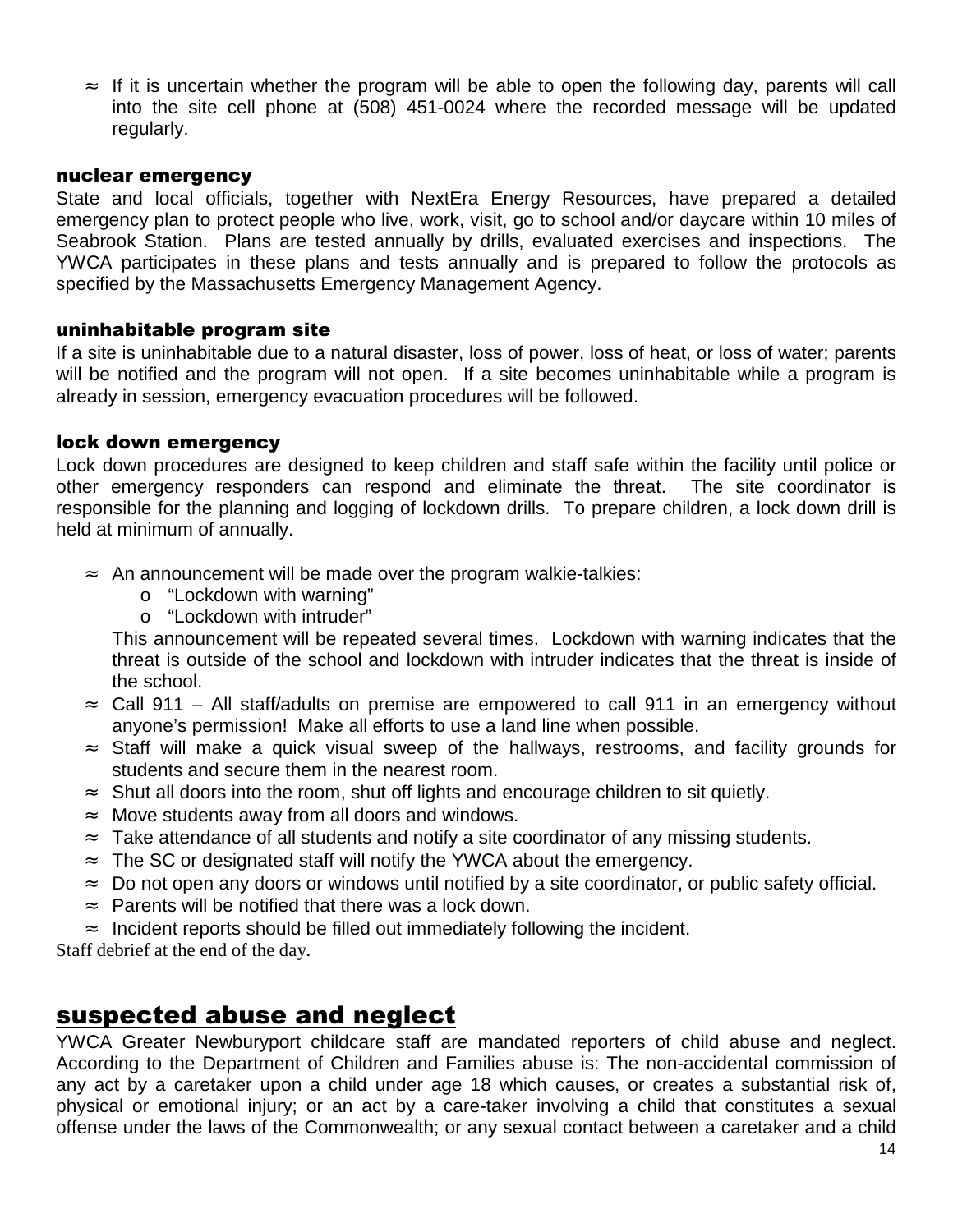under the care of that individual. This definition is not dependent upon location (i.e., abuse can occur while the child is in an out-of-home or in-home setting). The Department defines neglect as: Failure by a caretaker, either deliberately or through negligence or inability, to take those actions necessary to provide a child with minimally adequate food, clothing, shelter, medical care, supervision, emotional stability and growth, or other essential care; provided, however, that such inability is not due solely to inadequate economic resources or solely to the existence of a handicapping condition. This definition is not dependent upon location. (i.e., abuse can occur while the child is in an out-ofhome or in-home setting)

A YWCA staff member who suspects child abuse and neglect should immediately contact the Program Director to discuss the accusation. When appropriate, the Director can assemble a team of employees to review the accusation. When appropriate, the Executive Director should also be informed.

The team should immediately review the circumstances of the accusation to determine if the evidence suggests that child abuse and neglect has occurred. If the preponderance of evidence suggests that child abuse or neglect may have occurred:

- ≈ The Director will call and notify the Department of Children and Families within 24 hours.
- ≈ The Director will then verbally notify the Executive Director once the call to DCF has been placed.
- ≈ The Director will notify the parent that a call has been placed to DCF unless advised by DCF not to do so.
- $\approx$  The Director will then submit a written report to DCF within 48 hours.

Any member of a team, who is a mandated reporter may, independently report to DCF if the team chooses not to do so. An employee who makes a report to DCF must inform the Director that a report has been made. In such an event, the parent will be notified (unless DCF advises not to do so) and the Executive Director will be notified. The DCF Area Office is located at 3 Ferry Street, Bradford MA 01835. Their phone number is (978) 469-8800.

## institutional abuse and neglect

Institutional abuse and neglect is the accepted term, which refers to abuse and neglect occurring in a licensed institutional setting, including school age programs operated by the YWCA. These procedures have been developed in accordance with Department of Early Education and Care 606 CMR 7.11(4) for handling any suspected incident of institutional child abuse or neglect.

 If any employee of the YWCA has reason to believe that a child is suffering from institutional abuse or neglect or if she or he receives a report from a parent or community member alleging institutional abuse or neglect, she or he shall make a report to the Director of Program and Community Relations (Director) or the Executive Director if the act of abuse or neglect was allegedly committed by the Director. (Note, throughout the following policy, when the Director is indicated, substitute the Executive Director if the act of abuse or neglect was allegedly committed by the Director.)

Once the Director learns of an accusation, she or he will immediately remove the staff member from any direct care with children. The staff member will be instructed to engage in specific tasks away from children.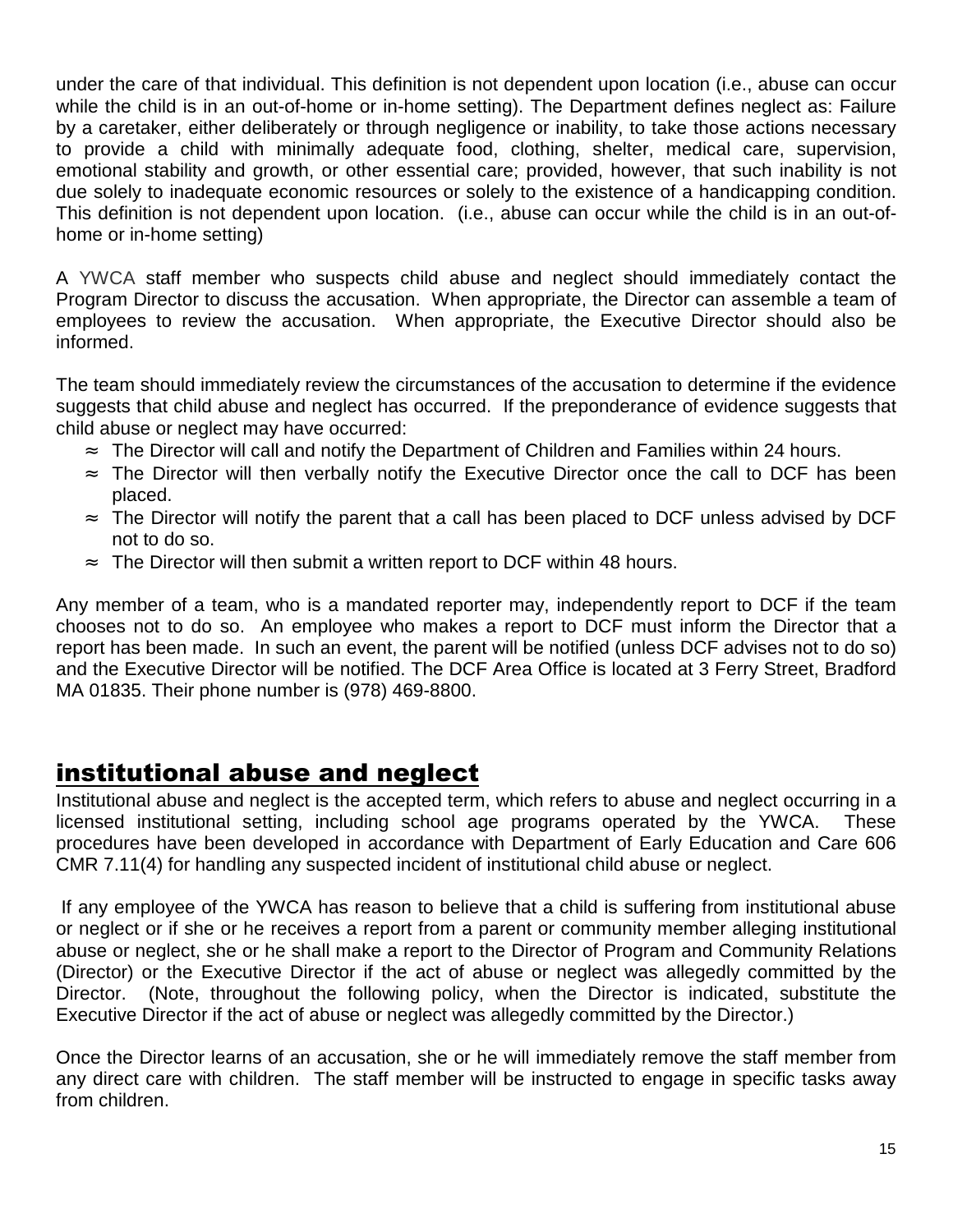The Director will gather information regarding the allegation within 24 hours of the allegation. Information shall be gathered in as confidential manner as possible, however, it may be necessary to interview: the person making the allegation, the employee about whom the allegation has been made and other employees who are aware of the allegation.

Based on the interviews the Director will prepare a written report for the Executive Director and it may be included in the accused employee's personnel file. Based on this report and in consultation with the Executive Director, a determination will be made whether or not to report a 51A to the Department of Children and Families. This determination will be made within 24 hours as required by law. In any event, the Executive Director is to be given full details regarding the allegation as soon as possible and as the investigation proceeds. In the event that a 51A report is not filed or is filed and later found not to be substantiated, the employee can request to the Executive Director that anything placed in her or his personnel file be removed.

After the internal investigation is complete, if the Director determines that an act of institutional child abuse or neglect may have occurred, she or he will immediately file a 51A with the Department of Children and Families and will, in the case of licensed child care, immediately notify the YWCA's licensor at the Department of Early Education and Care no later than 24 hours after the allegation is made. DCF may either screen in the report and initiate an investigation or report back to the YWCA that the incident is not a reportable condition in which case DCF considers the matter closed. The DEEC will conduct a separate investigation and will report their findings back to the YWCA.

When the action of an employee is reported to DCF and DEEC, the accused employee will be immediately placed on paid or unpaid suspension at the discretion of the Executive Director and will immediately leave any YWCA premises. This suspension will remain in place until both DCF and DEEC have concluded their investigations.

# health care policy

A copy of the complete Health Care Policy is kept in the SACC Office on site and will be provided to parents upon request.

# parental involvement and communication

Parent communication is critical to the success of our program and is essential in providing a program that is meaningful to both the parent and the child. We work closely with parents to accommodate each child's individual needs whenever possible. Parent visits (planned or unannounced) are permitted at any time during program hours, whether their child is in care or not.

## parent conferences

Individual parent conferences are scheduled upon request of either a parent or staff member and can be requested at any time. Parents are invited to make suggestions and share input about the program and/or their child(ren).

## progress reports

Progress reports are completed annually for each child. Our curriculum is threaded with experiences that encourage children to develop an appreciation for diversity, a sense of their leadership potential and a value for a caring respectful community. The focus of our progress report reflects the experiences that your children have based on our planned curriculum and learning experiences that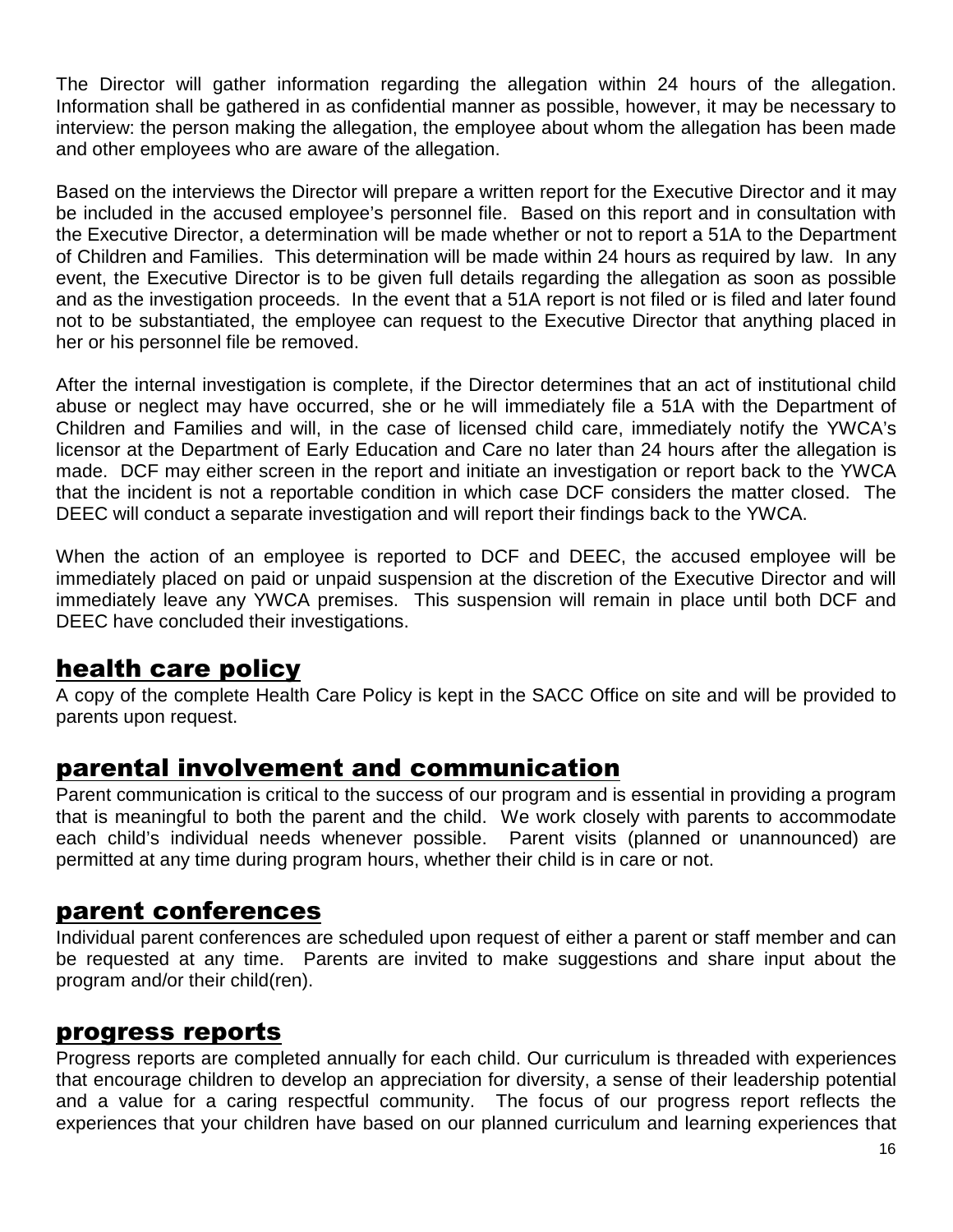interconnect with the 40 assets of positive youth development. Each child in our program is unique. Though there is a developmental framework for the acquisition of competencies and skills, we recognize that each child's journey through development is at their own pace. Our feedback about your child reflects that understanding. The program has purposefully chosen the "internal assets" portion directly from the The Developmental Assets Framework to focus on.

# referral

Youth Services staff with direct care positions will have the responsibility to observe and document any concerns they have with regards to a child. These concerns may include, but are not limited to:

| <b>Educational Delays</b> | Vision     | Gross Motor       |
|---------------------------|------------|-------------------|
| Emotional                 | Hearing    | Economical        |
| Physical                  | Speech     | <b>Behavioral</b> |
| Dental                    | Fine Motor | Social            |

If a staff has a specific concern about a child's development or behavior, the staff member will request an observation from the Program Director. The Program Director will be informed and the following steps will be taken:

- ≈ If the Program Director agrees, he/she will arrange for a meeting with the parents to notify them of the program's concerns and will prepare a list of possible referral resources.
- ≈ At the meeting, the Program Director will provide the parent with a written statement including the reason for recommending a referral for additional services, a brief summary of the program's observation related to the referrals and any efforts the program may have made to accommodate the child's needs.
- ≈ The program administrator will offer assistance to the child's parents in making the referral. If the parent requires extra support, a YWCA staff person will, with written consent, assist the parent to contact the referral agency.
- ≈ If the parent refuses referral or recommended service provision by referral agency, the child may be terminated from the program.

# children's records

Program participant records are the property of the YWCA. Individual files are confidential and kept locked on site. All information contained in a child's record is privileged and confidential and cannot be released without written consent of the parent. Authorized representatives from the EEC/Department of Public Health have the right and responsibility to review all records at reasonable intervals. The YWCA will not distribute or release information in a child's record to anyone not directly related to implementing the program plan without written parental consent. A parent will have access to their child's record at reasonable times. Upon such a request for access, the child's entire record will be made available. A reasonable fee may be charged for copies made of information from the child's record. Staff will maintain a log in each child's record indicating any time the record has been released. The log will be available only to the child's parents and program personnel responsible for record maintenance. State regulations require the following information to be documented:

- ≈ Name, signature, and position of person releasing or distributing the information.
- ≈ The date and portions released or distributed.
- ≈ The purpose of such release or distribution, including records that are subpoenaed.